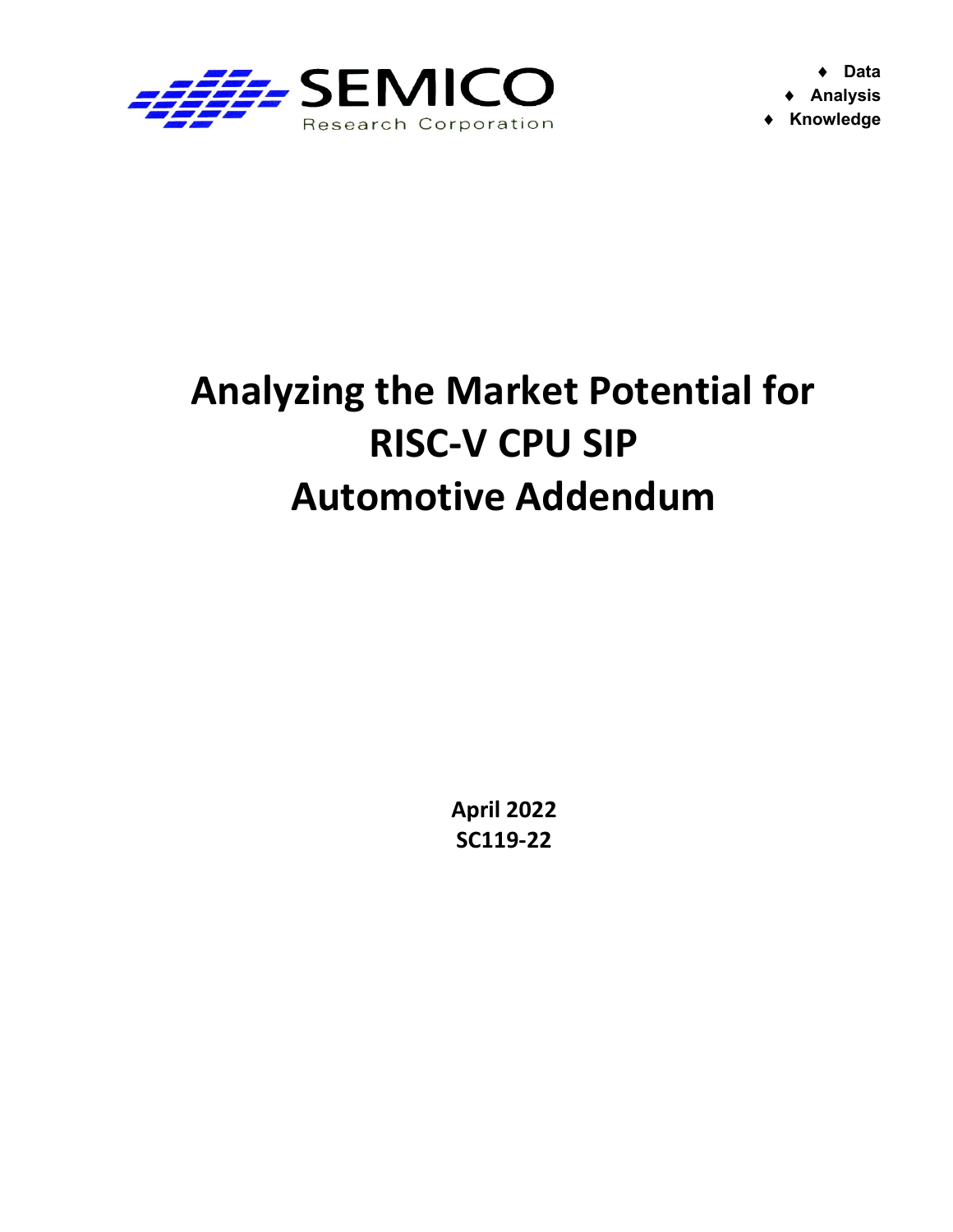© Copyright Semico Research Corp, 2022. All rights reserved. Reproduction in whole or part is prohibited without the express written permission of Semico Research Corp.

The contents of this report represent the interpretation and analysis of statistics and information that is generally available to the public or released by responsible agencies or individuals, but is not guaranteed as to its accuracy or completeness.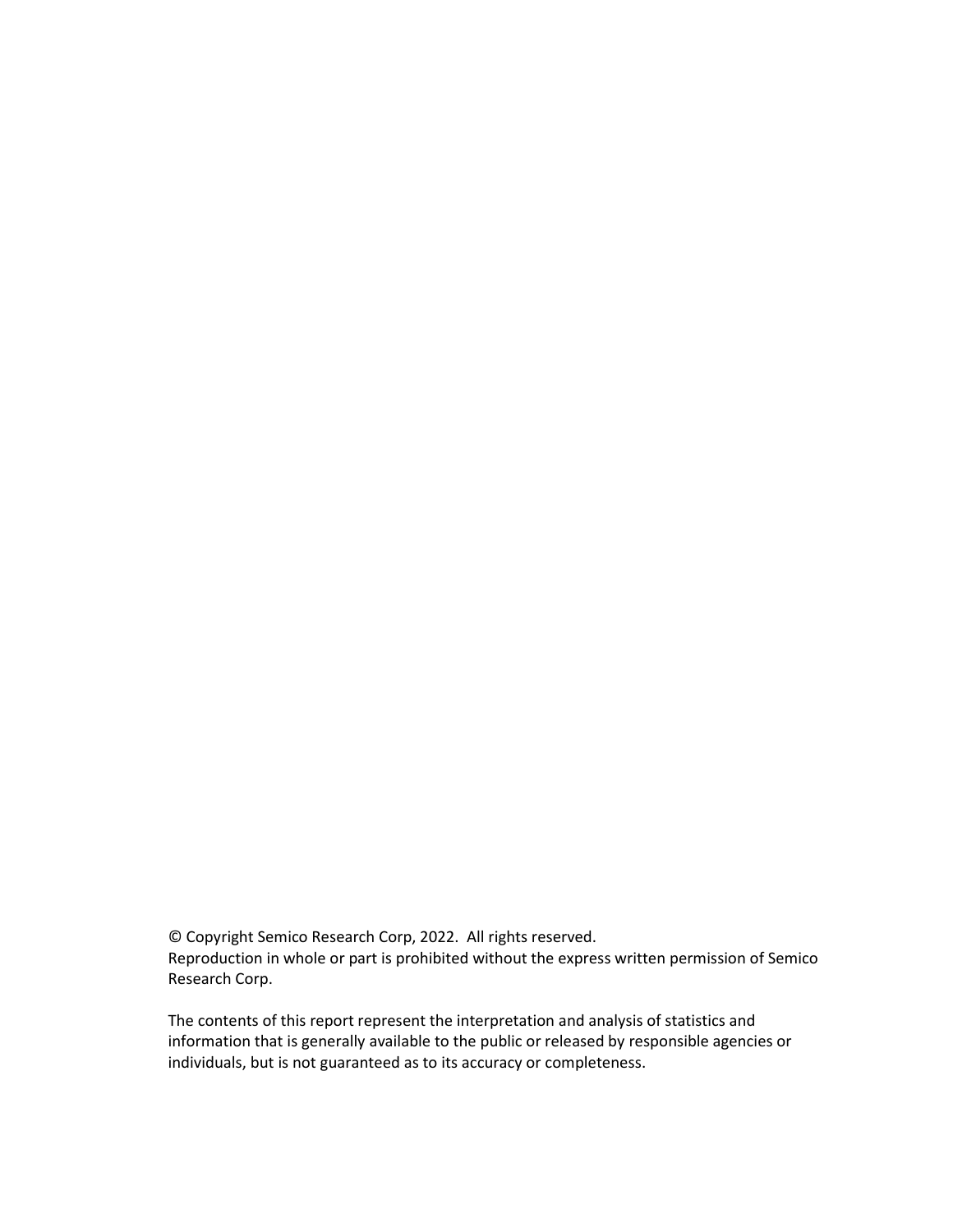## **Table of Contents**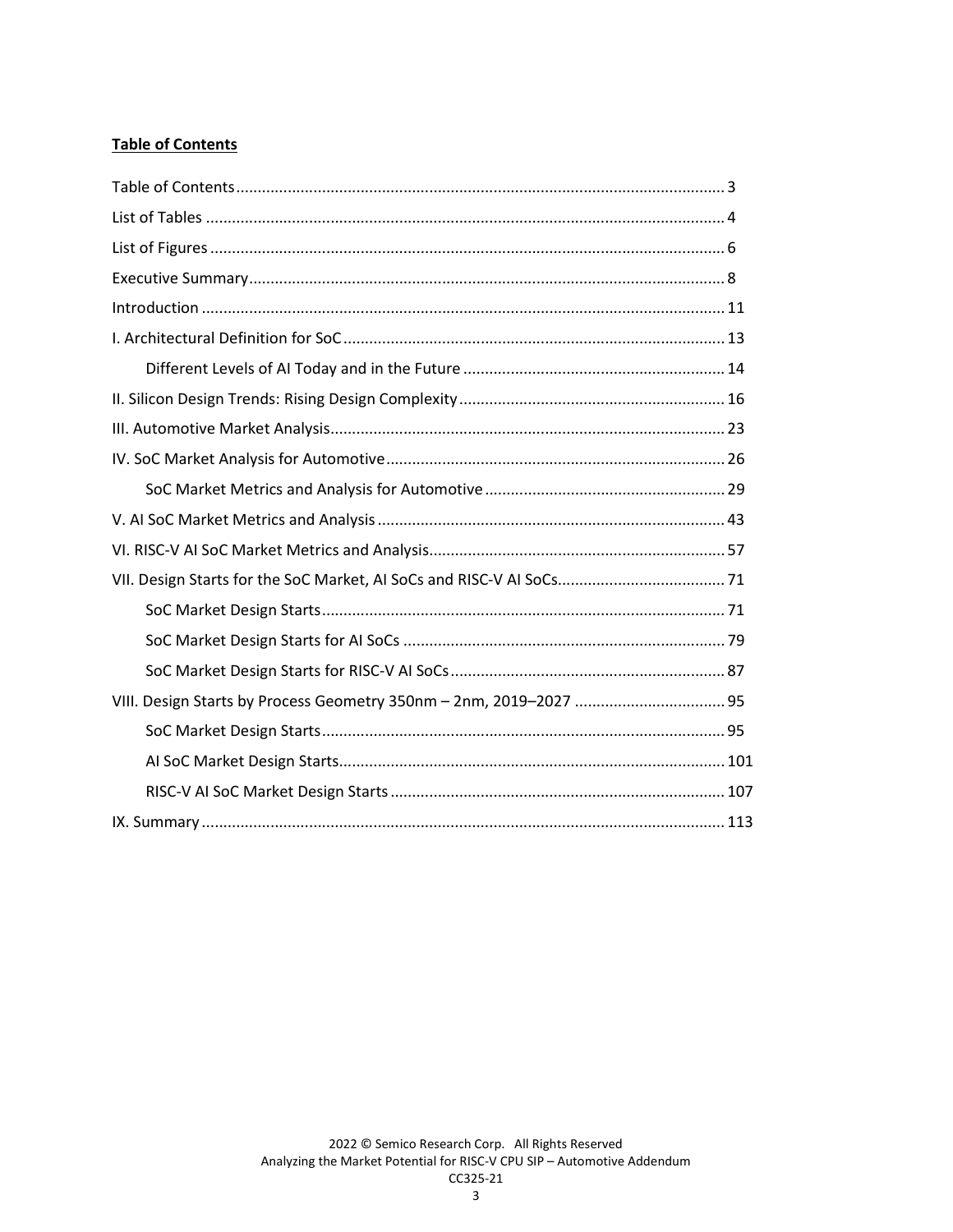## List of Tables

| Table 3: Total Silicon and Software Design Costs by Node One Year after Introduction for Adv. SoCs 18 |  |
|-------------------------------------------------------------------------------------------------------|--|
|                                                                                                       |  |
|                                                                                                       |  |
|                                                                                                       |  |
|                                                                                                       |  |
|                                                                                                       |  |
|                                                                                                       |  |
| Table 10: Market Unit Shipments for Adv. Perf. Multicore SoCs by Vehicle Type 2019-2027 30            |  |
|                                                                                                       |  |
|                                                                                                       |  |
|                                                                                                       |  |
|                                                                                                       |  |
|                                                                                                       |  |
|                                                                                                       |  |
|                                                                                                       |  |
|                                                                                                       |  |
|                                                                                                       |  |
|                                                                                                       |  |
|                                                                                                       |  |
|                                                                                                       |  |
|                                                                                                       |  |
| Table 24: Market Unit Shipments for Value Multicore AI SoCs by Vehicle Type 2019-2027 46              |  |
|                                                                                                       |  |
|                                                                                                       |  |
|                                                                                                       |  |
|                                                                                                       |  |
|                                                                                                       |  |
|                                                                                                       |  |
|                                                                                                       |  |
|                                                                                                       |  |
|                                                                                                       |  |
| Table 34: Market Unit Shipments for Advanced RISC-V AI SoCs by Application 2019-2027 58               |  |
| Table 35: Market Revenues for Value Multicore RISC-V AI SoCs by Vehicle Type 2019-202759              |  |
| Table 36: Market Unit Shipments for Value Multicore RISC-V AI SoCs by Vehicle Type 2019-2027 60       |  |
|                                                                                                       |  |
|                                                                                                       |  |
|                                                                                                       |  |
|                                                                                                       |  |
|                                                                                                       |  |
|                                                                                                       |  |
|                                                                                                       |  |
|                                                                                                       |  |
|                                                                                                       |  |
|                                                                                                       |  |
|                                                                                                       |  |
| Table 48: Total SoC Design Starts for Mid-range Passenger Cars by Product Type 2019-202773            |  |
|                                                                                                       |  |
|                                                                                                       |  |
|                                                                                                       |  |

Analyzing the Market Potential for RISC-V CPU SIP – Automotive Addendum CC325-21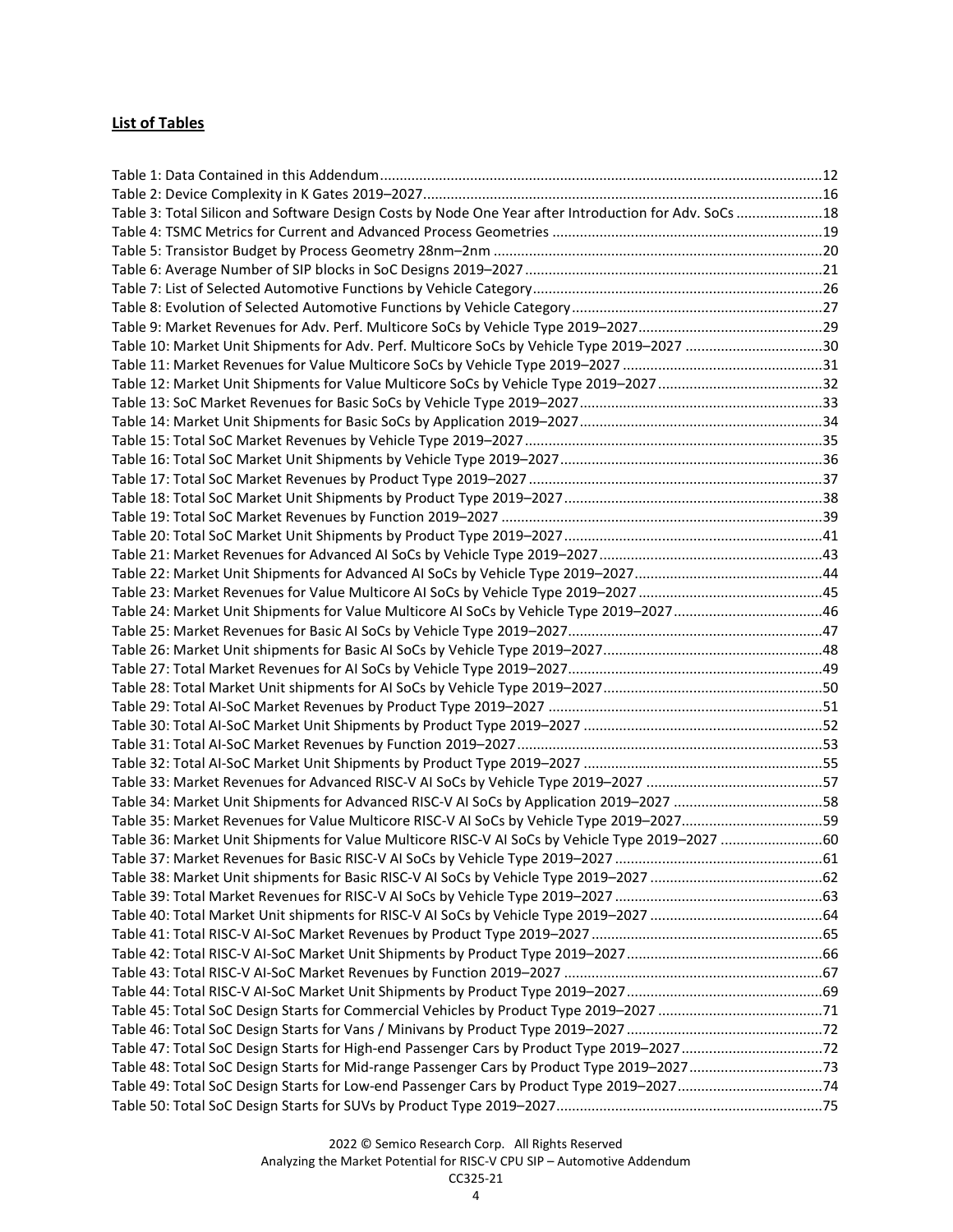| Table 57: Total AI SoC Design Starts for Low-end Passenger Cars by Product Type 2019-2027 83            |  |
|---------------------------------------------------------------------------------------------------------|--|
|                                                                                                         |  |
|                                                                                                         |  |
|                                                                                                         |  |
| Table 61: Total RISC-V AI SoC Design Starts for Commercial Vehicles by Product Type 2019-202787         |  |
| Table 62: Total RISC-V AI SoC Design Starts for Vans / Minivans by Product Type 2019-2027 88            |  |
| Table 63: Total RISC-V AI SoC Design Starts for High-end Passenger Cars by Product Type 2019-2027 89    |  |
| Table 64: Total RISC-V AI SoC Design Starts for Mid-range Passenger Cars by Product Type 2019-2027 90   |  |
| Table 65: Total RISC-V AI SoC Design Starts for Low-end Passenger Cars by Product Type 2019-2027 91     |  |
|                                                                                                         |  |
| Table 67: Total RISC-V AI SoC Design Starts for the Selected Applications by Product Type 2019-2027  93 |  |
|                                                                                                         |  |
| Table 69: Advanced Performance Multicore SoC Design Starts by Process Geometry 2019-2027 95             |  |
|                                                                                                         |  |
|                                                                                                         |  |
|                                                                                                         |  |
| Table 73: Advanced Performance Multicore AI SoC Design Starts by Process Geometry 2019-2027101          |  |
|                                                                                                         |  |
|                                                                                                         |  |
|                                                                                                         |  |
| Table 77: Advanced Performance Multicore RISC-V AI SoC Design Starts by Process Geometry 2019-2027 107  |  |
|                                                                                                         |  |
|                                                                                                         |  |
|                                                                                                         |  |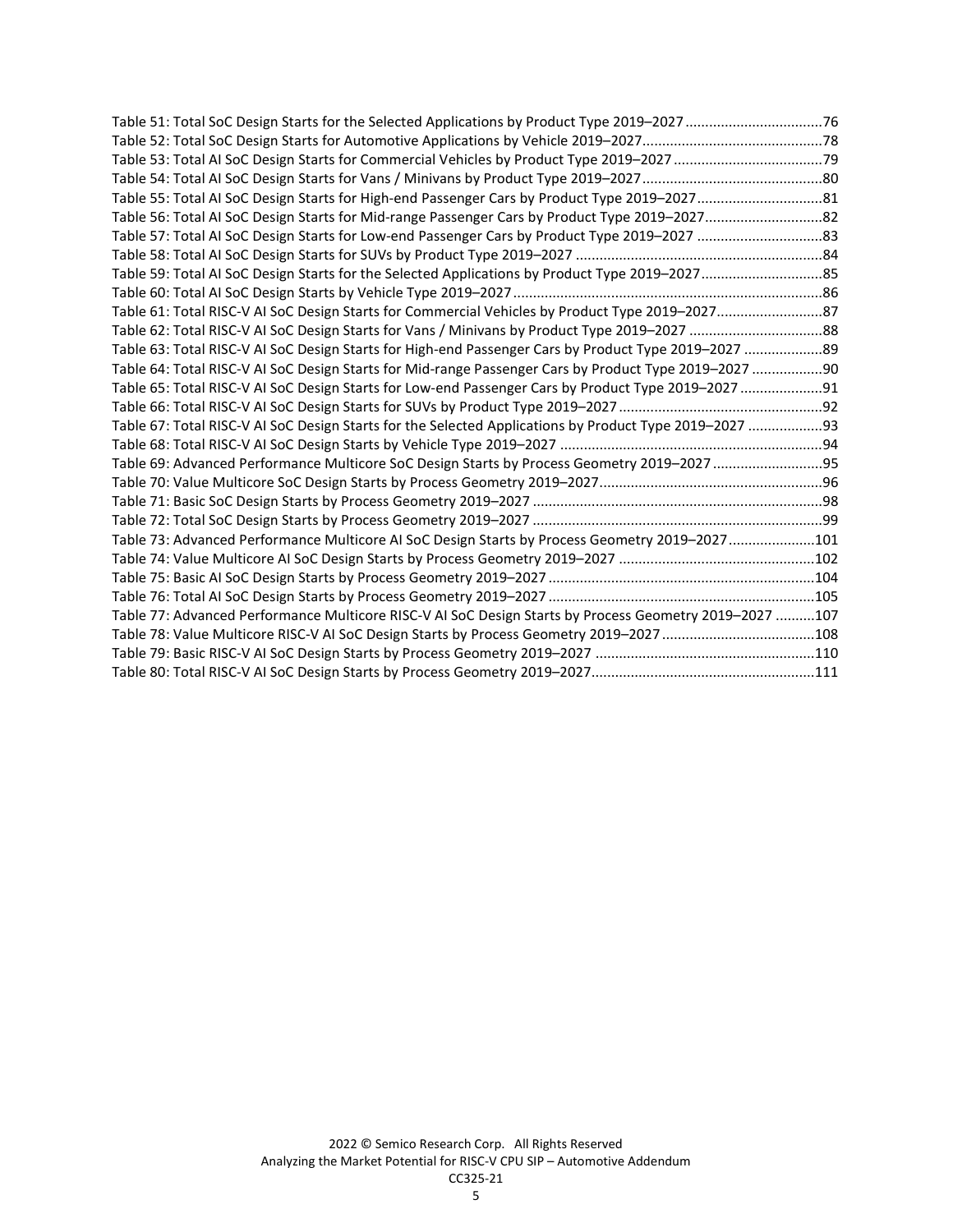## List of Figures

| Figure 4: Rising Silicon and Software Design Costs for Advanced Performance Multicore SoCs  18   |  |
|--------------------------------------------------------------------------------------------------|--|
|                                                                                                  |  |
|                                                                                                  |  |
|                                                                                                  |  |
| Figure 8: Market Unit Shipments for Adv. Perf. Multicore SoCs by Vehicle Type 2019-2027 30       |  |
|                                                                                                  |  |
|                                                                                                  |  |
|                                                                                                  |  |
|                                                                                                  |  |
|                                                                                                  |  |
|                                                                                                  |  |
|                                                                                                  |  |
|                                                                                                  |  |
|                                                                                                  |  |
|                                                                                                  |  |
|                                                                                                  |  |
|                                                                                                  |  |
|                                                                                                  |  |
| Figure 22: Market Unit Shipments for Value Multicore AI SoCs by Vehicle Type 2019-202746         |  |
|                                                                                                  |  |
|                                                                                                  |  |
|                                                                                                  |  |
|                                                                                                  |  |
|                                                                                                  |  |
|                                                                                                  |  |
|                                                                                                  |  |
|                                                                                                  |  |
|                                                                                                  |  |
| Figure 32: Market Unit Shipments for Advanced RISC-V AI SoCs by Vehicle Type 2019-2027 58        |  |
| Figure 33: Market Revenues for Value Multicore RISC-V AI SoCs by Vehicle Type 2019-2027 59       |  |
| Figure 34: Market Unit Shipments for Value Multicore RISC-V AI SoCs by Vehicle Type 2019-2027 60 |  |
|                                                                                                  |  |
|                                                                                                  |  |
|                                                                                                  |  |
|                                                                                                  |  |
|                                                                                                  |  |
|                                                                                                  |  |
|                                                                                                  |  |
|                                                                                                  |  |
|                                                                                                  |  |
|                                                                                                  |  |
|                                                                                                  |  |
| Figure 45: Total SoC Design Starts for High-end Passenger Cars by Product Type 2019-202773       |  |
|                                                                                                  |  |
|                                                                                                  |  |
|                                                                                                  |  |
| Figure 49: Total SoC Design Starts for the Selected Applications by Product Type 2019-202777     |  |

Analyzing the Market Potential for RISC-V CPU SIP – Automotive Addendum CC325-21